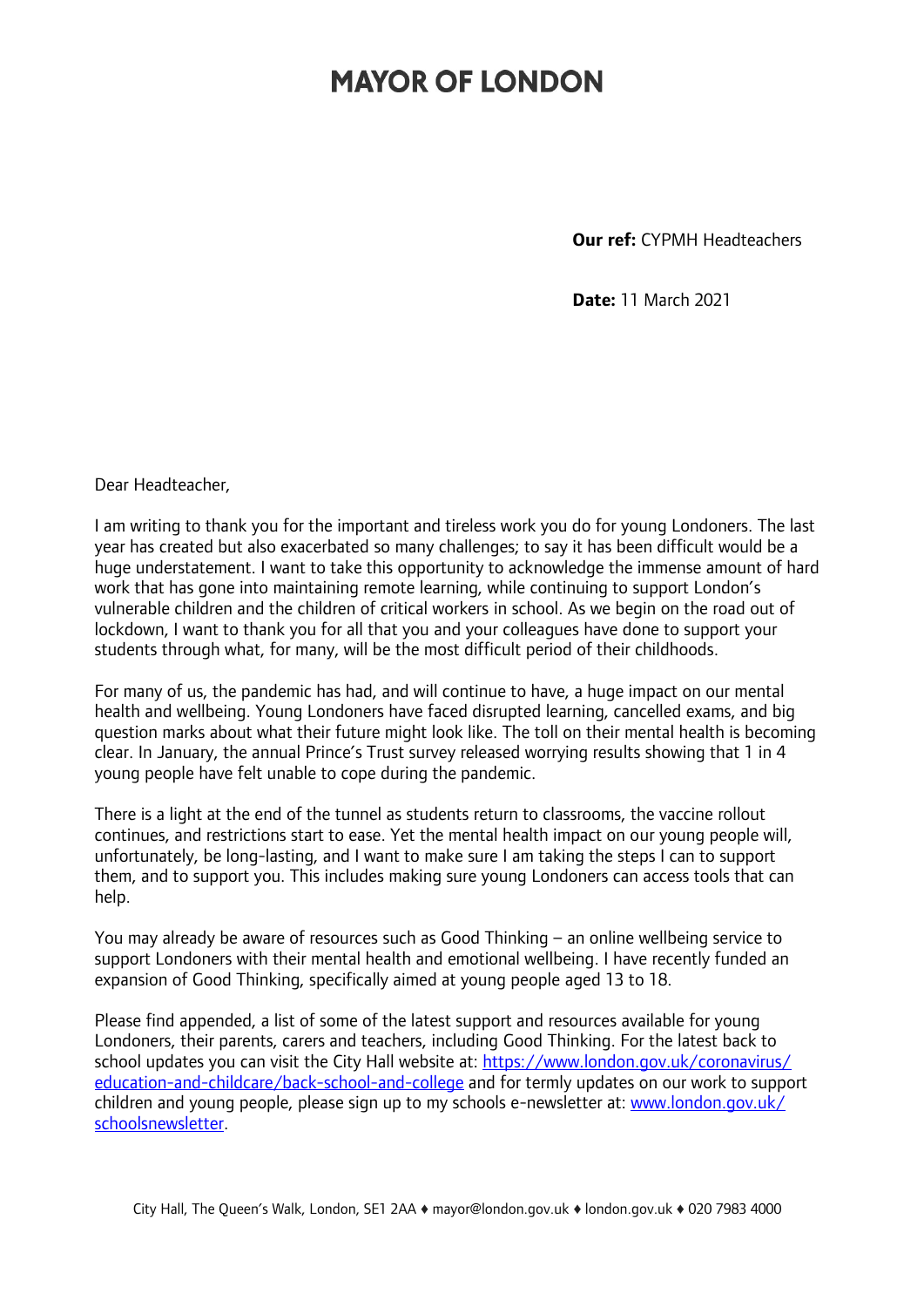## **MAYOR OF LONDON**

Finally, as we emerge from the worst of the crisis, I wanted to mention some of the work that is underway in partnership with London Councils to plan for our recovery. Over the pandemic, I have become increasingly concerned about the challenges of food insecurity and the resulting health inequities among London's children. As part of London's Recovery Programme, the 'Healthy Food, Height Weight' mission aims to learn from the brilliant work that is happening within schools to create healthy food cultures. It seeks to build on existing projects to support future generations to be able to enjoy a healthy weight through an improved appreciation and attitude to food. Alongside this, the Recovery Programme's 'Mental Health and Wellbeing Mission' will be working closely with Good Thinking and Thrive LDN to ensure young Londoners and those caring, parenting and teaching them have the support they need to stay mentally well. My teams will be in touch again about this and the wider Recovery Programme soon.

Yours sincerely,

adyll

**Sadiq Khan** Mayor of London

Cc: Joanne McCartney, Deputy Mayor for Education and Childcare Dr Tom Coffey, Mayor's Health Policy Advisor Association of London Directors of Children's Services Directors of Public Health Healthy Schools London Network